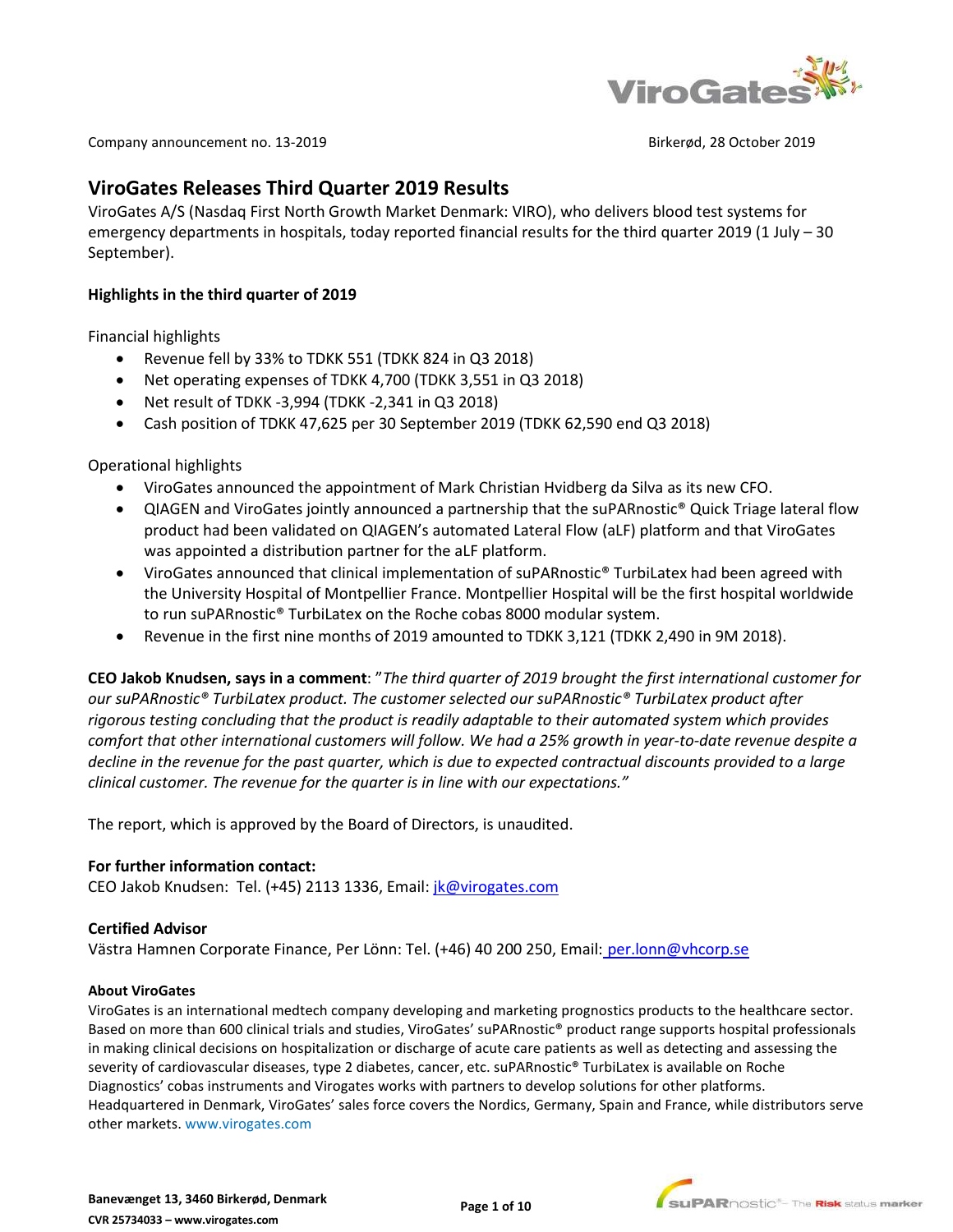

## **OPERATIONAL REVIEW**

The third quarter 2019 activities are to some extent affected by the summer period, especially in key markets such as Spain and France, where the holiday season results in very few proactive projects being initiated. Despite this ViroGates managed to grow the number of pilot user hospitals from 33 last quarter to 36 at the end of the 3<sup>rd</sup> quarter. Currently the focus is to drive as many as possible of the current pilot users towards becoming paying clinical routine customers. This work led to a clinical pilot user being converted into clinical routine usage in the case of University Hospital Montpellier in France. ViroGates expects to receive the first order from this new customer in Q4 2019. Having a reference for clinical routine use is a key step, and confirms ViroGates' belief that the product offering is attractive in the emergency setting, also in the south of Europe.

The 36 pilot use sites are Spain (19), Denmark (4), Greece (3), Romania (3), Serbia (2), Sweden (2), France (2) and Egypt (1). The work to shorten the pilot use period before hospitals are converted to clinical routine customers is ongoing, and involve stricter procedures for initiating a pilot use phase, involvement of decision makers earlier on, agreed-to follow-up processes, pre-agreed target outcomes etc. ViroGates will furthermore initiate a digital strategy aimed at the hospital administration level, to create a pull-effect from decision makers that are interested in the economic benefits, that ViroGates' products can offer to hospitals.

ViroGates continues to validate the suPARnostic® TurbiLatex product line on new immune chemistry platforms, and validation work is ongoing at two systems from major providers of platforms. This work is conducted with external partners and ViroGates expects, that one validation will be completed during Q4 and another during Q1 2020. There are several providers of platforms in the market place, and major players such as Roche Diagnostics, Siemens Healthineers and Abbott Laboratories are all active in the space. ViroGates aim to become as broadly available as possible on these platforms, such that hospitals, irrespective of their analysis platform, can get access to suPAR results.

ViroGates entered into a license and distribution agreement with QIAGEN, a long standing partner on the point-of-care instrument side, for QIAGEN's novel aLF reader platform [\(https://www.alf-reader.com\)](https://www.alf-reader.com/). The aLF reader platform will primarily serve smaller hospitals and/or hospitals that have a small laboratory set up in immediate connection with the emergency room. The agreement with QIAGEN means that ViroGates can refer customers to QIAGEN for the aLF reader for a fee, or choose to sell the instrument itself. The suPARnostic® Quick Triage test will furthermore be available on the entire aLF reader installed base, and feature in the menu to the hospitals that are already using this system.

The co-development with GENSPEED Biotech GmbH announced earlier this year is progressing well and plastic cartridges for use with the system have been made. The optimisation of the system is ongoing and the subsequent validation is expected to commence during H1 2020. ViroGates still expects to finalize the development work in time for product launch in H1 2021.

### **FINANCIAL REVIEW**

*(Unless otherwise stated, financials are Q3 2019 numbers. Comparative figures for the corresponding period of 2018 are shown in brackets)*

### **Revenue**

Revenue decreased to TDKK 551 (TDKK 824). Revenue in both periods derived primarily from large orders from one major customer in Denmark.

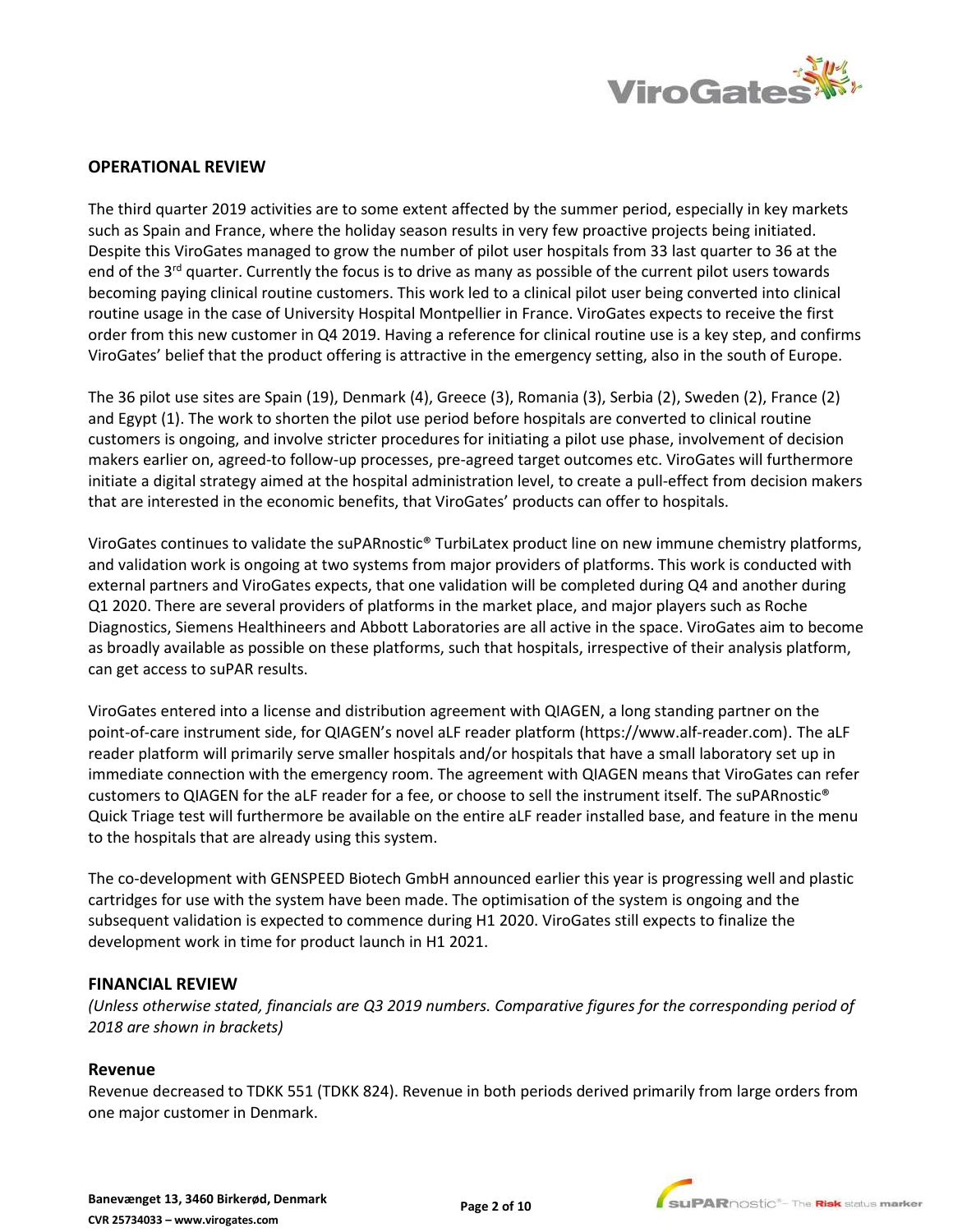

Total revenue in the first three quarters of 2019 amounted to TDKK 3,121 (TDKK 2,490).

#### **Expenses**

Total operating expenses amounted to TDKK 4,700 (TDKK 3,551). There was an increase in R&D activities amounting to TDKK 204 and an increase in staff cost of TDKK 875 from hiring of new employees within sales and marketing.

Total operating expenses amounted to TDKK 15,496 in the first three quarters of 2019 (TDKK 17,107).

### **Profit & loss**

Operating loss came to TDKK -4,237 (TDKK -2,810). Net financial items amounted to TDKK 66 (TDKK 186). In 2018, net financial items were primarily interest on a convertible loan that was converted in connection with the IPO. Loss before tax was TDKK -4,303 (TDKK -2,996). Net loss amounted to TDKK -3,994 (TDKK -2,341). Earnings per share (EPS) were DKK -1.32 against an EPS of DKK -0.77 in the third quarter of 2018.

In the first three quarters of 2019, operating loss came to TDKK 12,694 (TDKK 14,914), net financial items were TDKK -225 (TDKK -776), loss before tax was TDKK 12,919 (TDKK 15,690) and net loss amounted to TDKK 12,018 (TDKK 13,377).

### **Cash flow and investments**

Total cash flow amounted to TDKK -2,539 (TDKK -7,942). Cash flow from operating activities amounted to TDKK -2,338 (TDKK -7,731). The outflow in the quarter was mainly due to the change in net working capital, which included increase in sales activities, hereunder new sales personnel, but also positive VAT return. Investments in equipment amounted to TDKK -202 (TDKK 0). Cash flow from financing activities amounted to TDKK 0 (TDKK -211).

The total cash flow for the first three quarters of 2019 was TDKK -12,458 (TDKK 61,124), cash flow from operating activities amounted to TDKK -12,087 (TDKK -13,333), investments in assets amounted to TDKK -371 (TDKK 0), and cash flow from financing activities amounted to TDKK 0 (TDKK 74,457).

### **Equity and net cash**

As of 30 September 2019, equity was TDKK 48,993 (TDKK 64,620). On 30 September 2019 net cash amounted to TDKK 47,625 (TDKK 62,590).

#### **Number of shares**

At 30 September 2019 the total number of outstanding shares in ViroGates A/S were 3,034,347 (3,034,347).

### **Largest shareholders as of 30 September 2019**

| Shareholder             | <b>Number of shares</b> | Percent of capital |
|-------------------------|-------------------------|--------------------|
| N. P. LOUIS-HANSEN APS. | 735.919                 | 24.25%             |
| KIM GINNERUP APS        | 325,965                 | 10.74%             |
| 4AM APS                 | 325,965                 | 10.74%             |
| JEO Holding ApS         | 155,050                 | 5.11%              |
| <b>Others</b>           | 1,491,448               | 49.16%             |

**Total no. shares outstanding 3,034,347 100.00%**

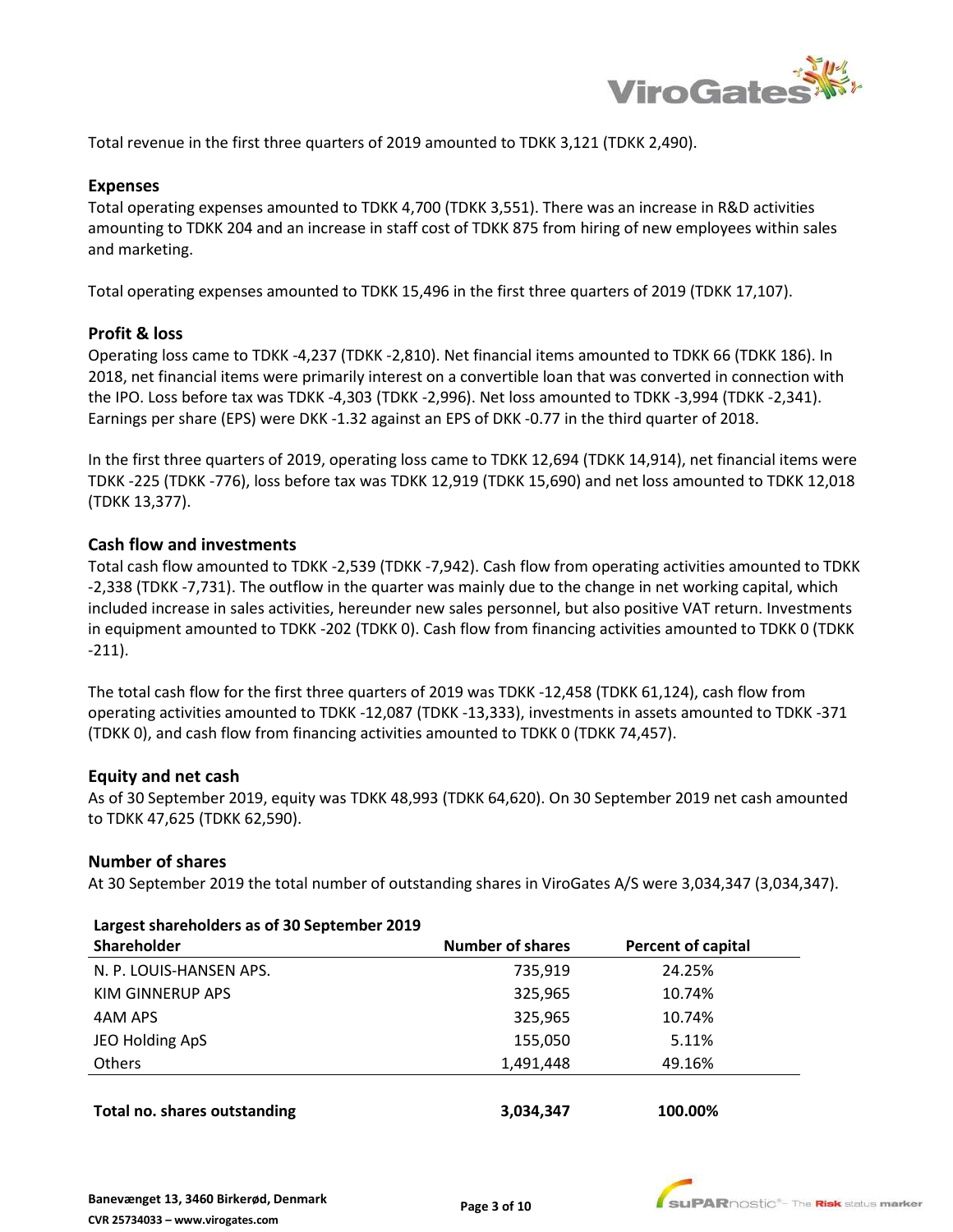

# **Financial calendar**

| Annual Report 2019            | 25 March 2020 |
|-------------------------------|---------------|
| <b>Annual General Meeting</b> | 28 April 2020 |

#### **Forward-looking statements**

Prospects about the future reflect ViroGates' current expectations for future events and results. The statements are by nature inherent in risks, uncertainties and other matters that are difficult to predict or out of control. The actual results may therefore differ from the expectations expressed.

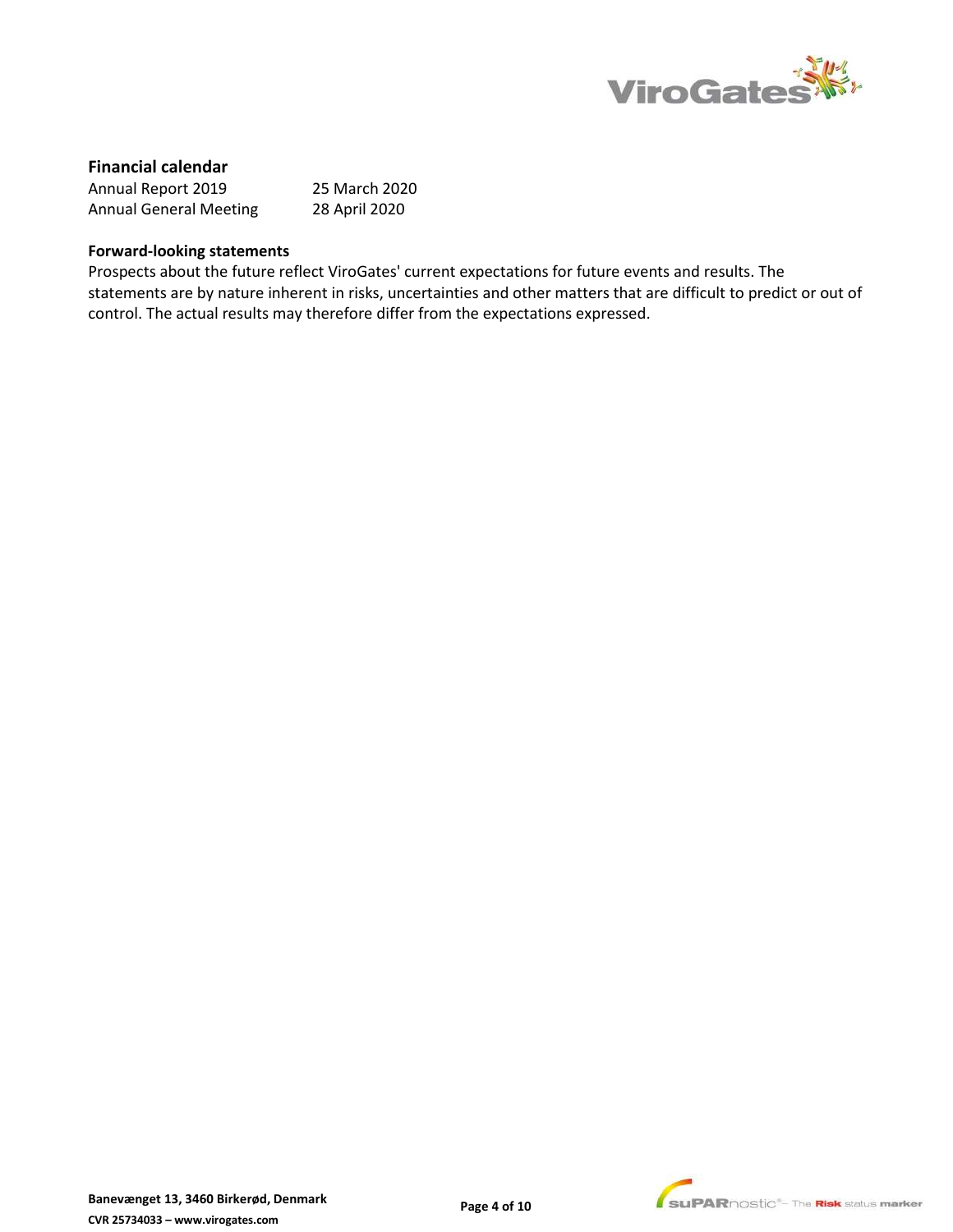|                | 03 2019                   | 03 2018                   | Q1-Q3 2019                 | Q1-Q3 2018                  | 2018                        |
|----------------|---------------------------|---------------------------|----------------------------|-----------------------------|-----------------------------|
| <b>Note</b>    |                           |                           |                            |                             |                             |
|                | 550,845                   | 824,495                   | 3,121,368                  | 2,489,796                   | 3,315,563                   |
| $\overline{7}$ | $-87.842$<br>$-2.724.899$ | $-52.231$<br>$-2.451.337$ | $-257.233$<br>$-7.773.259$ | $-203.223$<br>$-12,960,840$ | $-312.488$<br>$-15,122,836$ |
|                | $-2,261,896$              | -1,679,073                | -4,909,124                 | -10,674,267                 | $-12,119,761$               |
| $\mathbf{1}$   | $-1,975,077$<br>250       | $-1,100,075$<br>$-31,250$ | $-7,722,812$<br>$-62,250$  | $-4,145,667$<br>$-93,750$   | $-5,857,612$<br>$-124,999$  |
|                | $-4.236.723$              | $-2.810.398$              | $-12.694.186$              | -14,913,684                 | $-18,102,372$               |
|                | 4,976<br>$-71,347$        | 3,165<br>$-188,764$       | 6,471<br>$-231,747$        | 5,581<br>$-781,918$         | 9,236<br>$-823,327$         |
|                | -4,303,094                | $-2.995.997$              | $-12,919,463$              | -15,690,022                 | $-18,916,462$               |
| 2              | 309,000                   | 655,063                   | 901,000                    | 2,312,604                   | 1,930,250                   |
|                | $-3.994.094$              | $-2.340.934$              | $-12.018.463$              | $-13,377,418$               | $-16,986,212$               |
|                |                           |                           |                            |                             |                             |
|                | $-3,994,094$              | $-2,340,934$              | $-12,018,463$              | $-13,377,418$               | $-16,986,212$               |
|                | -3,994,094                | $-2,340,934$              | $-12,018,463$              | $-13,377,418$               | $-16,986,212$               |
|                |                           |                           |                            |                             |                             |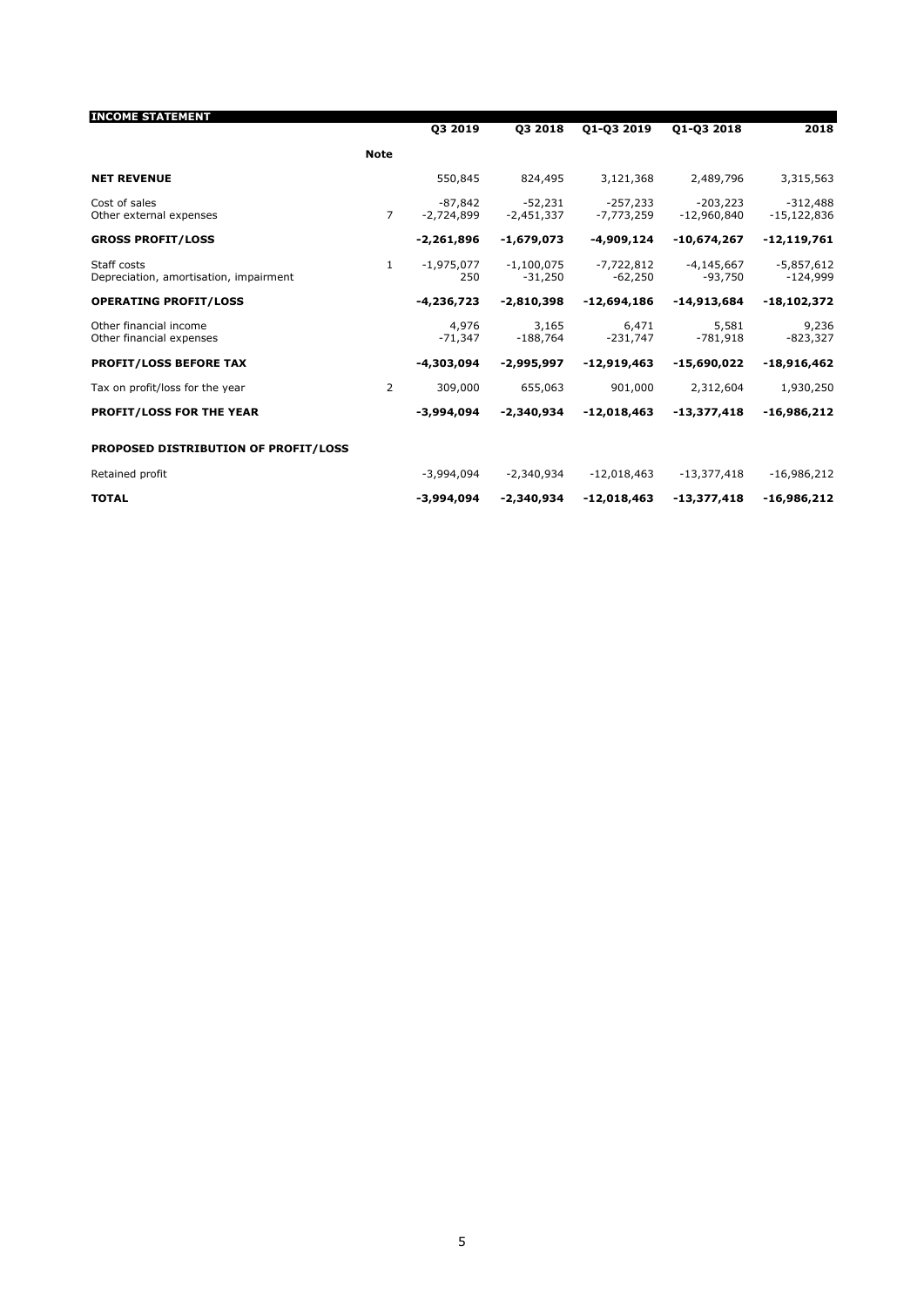| <b>BALANCE SHEET</b>                                                                                                           |             | Q1-Q3 2019                                        | Q1-Q3 2018                                        | 2018                                                  |
|--------------------------------------------------------------------------------------------------------------------------------|-------------|---------------------------------------------------|---------------------------------------------------|-------------------------------------------------------|
| <b>ASSETS</b>                                                                                                                  | <b>Note</b> |                                                   |                                                   |                                                       |
| Other plant, machinery, tools and equipment<br><b>Tangible fixed assets</b>                                                    | 3           | 256,943<br>256,943                                | 148,750<br>148,750                                | 117,500<br>117,500                                    |
| Rent deposit and other receivables<br><b>Fixed asset investments</b>                                                           | 4           | 279,401<br>279,401                                | 109,857<br>109,857                                | 109,857<br>109,857                                    |
| <b>FIXED ASSETS</b>                                                                                                            |             | 536,344                                           | 258,607                                           | 227,357                                               |
| Finished goods and goods for resale<br><b>Inventories</b>                                                                      |             | 741,264<br>741,264                                | 566,988<br>566,988                                | 693,868<br>693,868                                    |
| Trade receivables<br>Other receivables<br>Receivables, corporation tax<br>Prepayments and accrued income<br><b>Receivables</b> |             | 128,586<br>0<br>2,831,249<br>603,600<br>3,563,436 | 536,022<br>0<br>4,022,810<br>170,882<br>4,729,715 | 430,546<br>23,886<br>1,930,250<br>33,765<br>2,418,447 |
| Cash and cash equivalents                                                                                                      |             | 47,625,391                                        | 62,590,461                                        | 60,083,501                                            |
| <b>CURRENT ASSETS</b>                                                                                                          |             | 51,930,091                                        | 67,887,164                                        | 63,195,816                                            |
| <b>ASSETS</b>                                                                                                                  |             | 52,466,435                                        | 68,145,771                                        | 63,423,173                                            |

| <b>BALANCE SHEET</b>                                    |      | Q1-Q3 2019                  | Q1-Q3 2018                | 2018                                 |
|---------------------------------------------------------|------|-----------------------------|---------------------------|--------------------------------------|
| <b>EQUITY AND LIABILITIES</b>                           | Note |                             |                           |                                      |
| Share capital<br>Retained profit                        |      | 3,034,347<br>45,958,207     | 3,034,347<br>61,585,469   | 3,034,347<br>57,976,670              |
| <b>EOUITY</b>                                           | 5    | 48,992,554                  | 64,619,816                | 61,011,017                           |
| Trade payables<br>Other liabilities<br>Convertible loan |      | 1,384,836<br>2,089,045<br>0 | 721,625<br>2,804,330<br>0 | 338,791<br>2,073,365<br>$\mathbf{0}$ |
| <b>Current liabilities</b>                              |      | 3,473,881                   | 3,525,955                 | 2,412,156                            |
| <b>LIABILITIES</b>                                      |      | 3,473,881                   | 3,525,955                 | 2,412,156                            |
| <b>EQUITY AND LIABILITIES</b>                           |      | 52,466,434                  | 68,145,771                | 63,423,172                           |
|                                                         |      |                             |                           |                                      |

**Contingencies** 6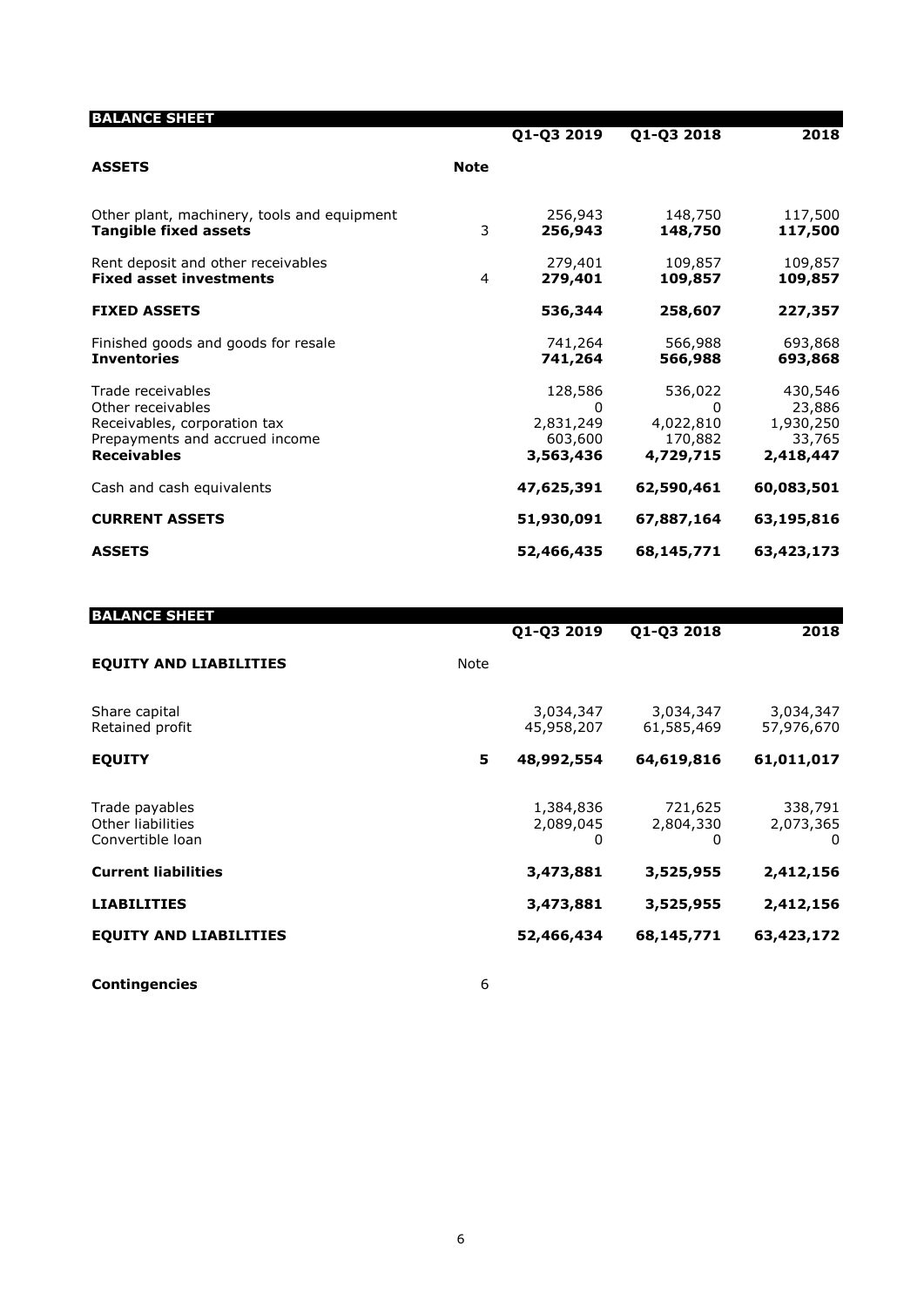| <b>CASH FLOW STATEMENT</b>                                                                                 |                               |                                   |                                      |                                        |                                      |
|------------------------------------------------------------------------------------------------------------|-------------------------------|-----------------------------------|--------------------------------------|----------------------------------------|--------------------------------------|
|                                                                                                            | 03 2019                       | 03 2018                           | 01-03 2019                           | 01-03 2018                             | 2018                                 |
| Profit/loss for the year                                                                                   | $-3,994,094$                  | $-2,340,934$                      | $-12,018,463$                        | $-13,377,418$                          | $-16,986,215$                        |
| Reversed depreciation for the year<br>Reversed tax on profit/loss for the year<br>Corporation tax received | $-250$<br>$-309,000$<br>0     | 31,250<br>$-655,063$<br>0         | 62,250<br>$-901,000$<br>$\Omega$     | 93,750<br>$-2,312,604$<br><sup>0</sup> | 125,000<br>$-1,930,250$<br>1,710,206 |
| Change in inventory<br>Change in receivables<br>Change in current liabilities                              | 87,927<br>1,827,050<br>50,637 | $-997$<br>290,932<br>$-5,056,593$ | $-47,396$<br>$-243,989$<br>1,061,727 | 127,575<br>47,546<br>2,088,048         | 600<br>268,270<br>431,892            |
| <b>CASH FLOWS FROM OPERATING ACTIVITY</b>                                                                  | $-2,337,730$                  | $-7,731,405$                      | $-12,086,871$                        | $-13,333,103$                          | -16,380,497                          |
| Purchase of tangible fixed assets<br>Purchase of financial assets (deposit)                                | $-201,693$<br>0               | 0<br>$\Omega$                     | $-201,693$<br>$-169,544$             | 0<br><sup>0</sup>                      | 0<br>$-2,019$                        |
| <b>CASH FLOWS FROM INVESTING ACTIVITY</b>                                                                  | $-201,693$                    | 0                                 | $-371,237$                           | 0                                      | $-2,019$                             |
| Loans<br>Subscription of Share Capital                                                                     | 0<br><sup>0</sup>             | $-211,129$<br>O                   | 0<br>$\Omega$                        | $-542.461$<br>74,999,925               | $\Omega$<br>74,999,925               |
| <b>CASH FLOWS FROM FINANCING ACTIVITY</b>                                                                  | 0                             | $-211,129$                        | $\mathbf 0$                          | 74,457,464                             | 74,999,925                           |
| <b>CHANGE IN CASH AND CASH EQUIVALENTS</b>                                                                 | $-2,539,423$                  | $-7,942,534$                      | $-12,458,108$                        | 61,124,361                             | 58,617,409                           |
| Cash and cash equivalents at beginning of period                                                           | 50,164,827                    | 70,532,996                        | 60,083,513                           | 1,466,101                              | 1,466,090                            |
| CASH AND CASH EQUIVALENTS AT END OF PERIOD                                                                 | 47,625,405                    | 62,590,462                        | 47,625,405                           | 62,590,462                             | 60,083,499                           |
| Specification of cash and cash equivalents at end of period<br>Cash and cash equivalents                   | 47,625,405                    | 62,590,462                        | 47,625,405                           | 62,590,462                             | 60,083,499                           |
| CASH AND CASH EQUIVALENTS, NET DEBT                                                                        | 47,625,405                    | 62,590,462                        | 47,625,405                           | 62,590,462                             | 60,083,499                           |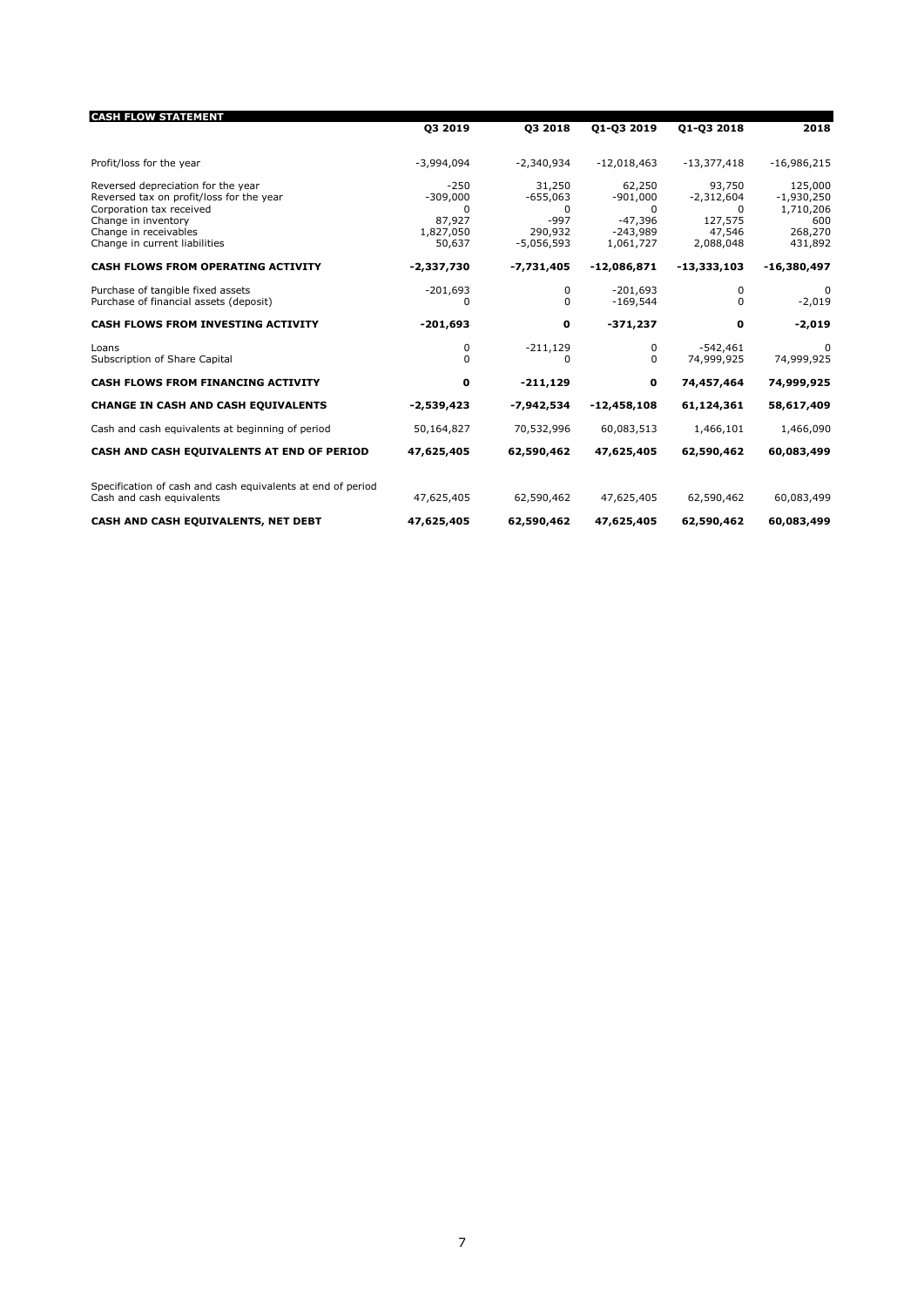| <b>NOTES</b>                |           |           |            |            |           |      |
|-----------------------------|-----------|-----------|------------|------------|-----------|------|
|                             | 03 2019   | 03 2018   | 01-03 2019 | 01-03 2018 | 2018      | Note |
| <b>Staff costs</b>          |           |           |            |            |           |      |
| Average number of employees | 10        | 5.        | 10         | 5          | 6         |      |
| Wages and salaries          | 1,738,745 | 908,756   | 5,774,248  | 3,512,091  | 5,080,549 |      |
| Pensions                    | 187,660   | 68,813    | 551,314    | 204,667    | 280,135   |      |
| Social security costs       | 13,627    | 9,084     | 38,094     | 24,255     | 33,906    |      |
| Other staff costs           | 35,044    | 113,423   | 1,359,155  | 404,654    | 463,025   |      |
|                             | 1,975,077 | 1.100.076 | 7.722.812  | 4.145.667  | 5,857,615 |      |

The incentive programme for the board of executive, executive staff and the board of directors includes the option of subscribe shares during the priod from<br>2015 to 2018 for up to 9 pct. of the present share capital at a p

| Tax on profit/loss for the year<br>Calculated tax on taxable income for the year                                                                                                                                           | $-309,000$ | $-655,063$ | $-901,000$                                | $-2,312,604$                             | $-1,930,250$                              | $\overline{a}$ |
|----------------------------------------------------------------------------------------------------------------------------------------------------------------------------------------------------------------------------|------------|------------|-------------------------------------------|------------------------------------------|-------------------------------------------|----------------|
|                                                                                                                                                                                                                            | $-309,000$ | $-655,063$ | $-901,000$                                | $-2,312,604$                             | $-1,930,250$                              |                |
| <b>Tangible fixed assets</b>                                                                                                                                                                                               |            |            |                                           |                                          |                                           | з              |
| Other plants, machinery, tools and equipment                                                                                                                                                                               |            |            |                                           |                                          |                                           |                |
| Cost at 1 January 2019 / 1 January 2018<br>Additions<br><b>Disposals</b><br>Cost at 03 2019, 03 2018, 2018                                                                                                                 |            |            | 727,671<br>201,693<br>$\Omega$<br>929,364 | 727,671<br>0<br>$\Omega$<br>727,671      | 727,671<br>0<br>$\Omega$<br>727,671       |                |
| Depreciation and impairment losses at<br>1 January 2019 / 1 January 2018<br>Reversal of depreciation of assets disposed of<br>Depreciation for the year<br>Depreciation and impairment losses at<br>03 2019, 03 2018, 2018 |            |            | 610,172<br>$\Omega$<br>62,250<br>672,421  | 485,172<br>$\Omega$<br>93,750<br>578,922 | 485,172<br>$\Omega$<br>125,000<br>610,171 |                |
| Carrying amount of<br>03 2019, 03 2018, 2018                                                                                                                                                                               |            |            | 256,943                                   | 148,750                                  | 117,500                                   |                |
| <b>Fixed asset investments</b>                                                                                                                                                                                             |            |            |                                           |                                          |                                           | 4              |
| Rent deposit and other receivables                                                                                                                                                                                         |            |            |                                           |                                          |                                           |                |
| Cost at 1 January 2019/1 January 2018<br>Additions<br>Cost at Q3 2019, Q3 2018, 2018                                                                                                                                       |            |            | 109,857<br>169,544<br>279,401             | 107,838<br>2,019<br>109,857              | 107,838<br>2,019<br>109,857               |                |
| Carrying amount of<br>Q3 2019, Q3 2018, 2018                                                                                                                                                                               |            |            | 279,401                                   | 109,857                                  | 109,857                                   |                |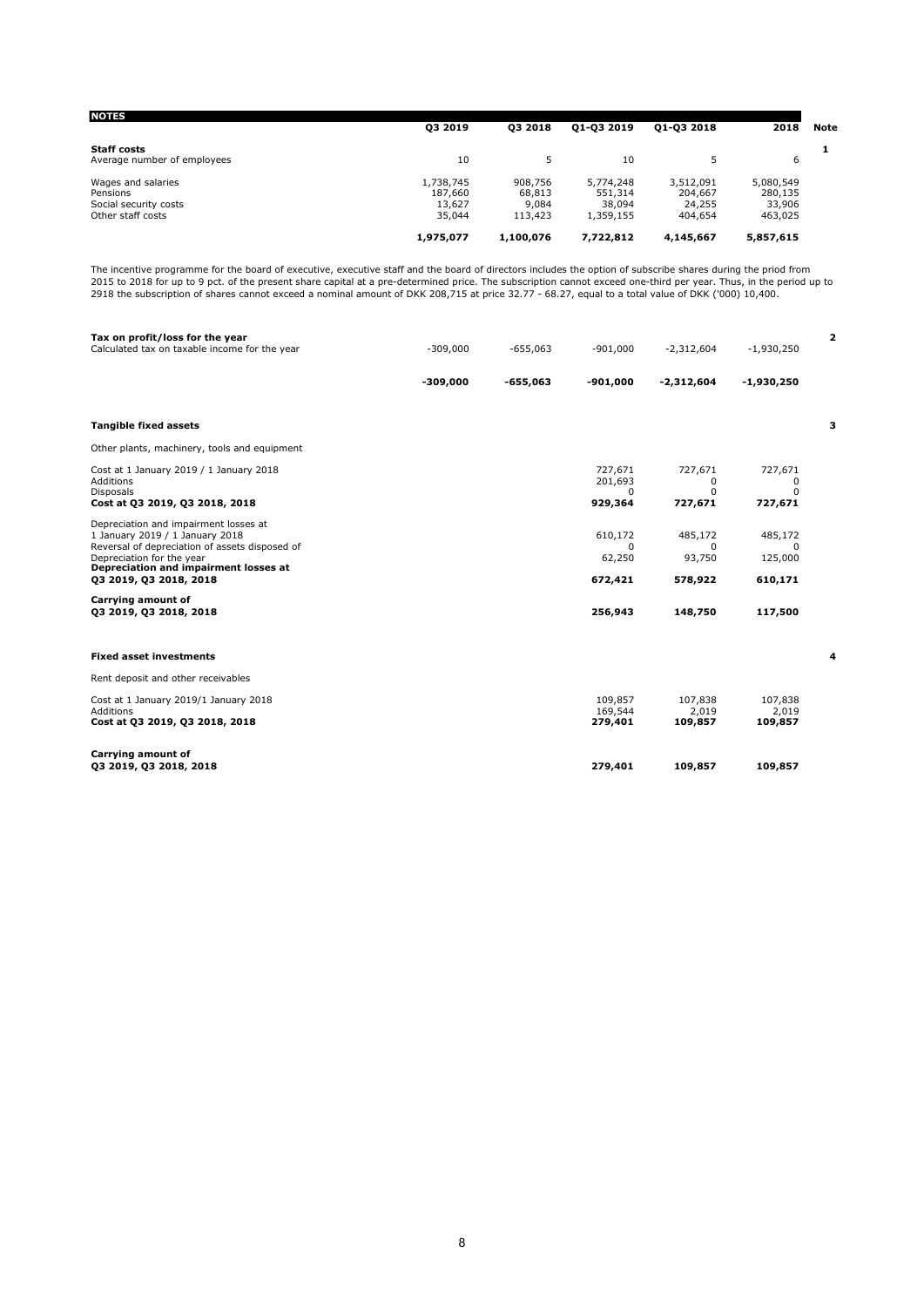| <b>NOTES</b>                                        |               |                                             |                    |
|-----------------------------------------------------|---------------|---------------------------------------------|--------------------|
| Equity                                              |               | 1 July 2019 - 30 September 2019<br>Retained |                    |
|                                                     | Share capital | profit                                      | Total              |
| Equity at 1 January 2019                            | 3,034,347     | 57,976,672                                  | 61,011,019         |
| Capital increase<br>Proposed distribution of profit | $\Omega$      | $^{\circ}$<br>$-12,018,463$                 | 0<br>$-12,018,463$ |
| Equity at 30 September 2019                         | 3,034,347     | 45,958,209                                  | 48,992,556         |
|                                                     |               | 1 July 2018 - 30 September 2018             |                    |
|                                                     |               | Retained                                    |                    |
|                                                     | Share capital | profit                                      | Total              |
| Equity at 1 January 2018                            | 2,210,172     | 787,137                                     | 2,997,309          |
| Capital increase                                    | 824,175       | 74,175,750                                  | 74,999,925         |
| Proposed distribution of profit                     |               | $-13,377,418$                               | $-13,377,418$      |
| <b>Equity at 30 September 2018</b>                  | 3.034.347     | 61,585,469                                  | 64,619,816         |
|                                                     |               | 1 January 2018 - 31 December 2018           |                    |
|                                                     | Share capital | Retained                                    | Total              |
| Equity at 1 January 2018                            | 2,210,172     | 787.137                                     | 2,997,309          |
| Capital increase                                    | 824,175       | 74,175,750                                  | 74,999,925         |
| Proposed distribution of profit                     |               | $-16.986.215$                               | $-16,986,215$      |
| Equity at 31 December 2018                          | 3,034,347     | 57,976,672                                  | 61,011,019         |

The Company's share capital consists of 3.034.347 shares of nom. 1 kr.

The Company has 2.585 treasury shares of nom. 1 kr. which equals 0,1% of the total share capital.

Under a resolution passed by the General Meeting, the Company may aquire treasury shares up to<br>10% of the share capital. Treasury shares are acquired for purposes of incentive programs for<br>consultants and employees of the

#### **Contingencies etc 6**

The company has entered into an agreement for office rent with a notice of termination period of 42 months. There is a liability of DKK ('000) 1.171.

| Other external expenses             |                   |                            |                   |                            |                            |  |
|-------------------------------------|-------------------|----------------------------|-------------------|----------------------------|----------------------------|--|
|                                     | 03 2019           | 03 2018                    | 01-03 2019        | 01-03 2018                 | 2018                       |  |
| R&D expenses in % of total expenses | 29.88%            | 33.63%                     | 24.78%            | 32.40%                     | 27.89%                     |  |
|                                     | <b>Turb Assev</b> | Intervention<br>studv+Turb | <b>Turb Assev</b> | Intervention<br>studv+Turb | Intervention<br>studv+Turb |  |